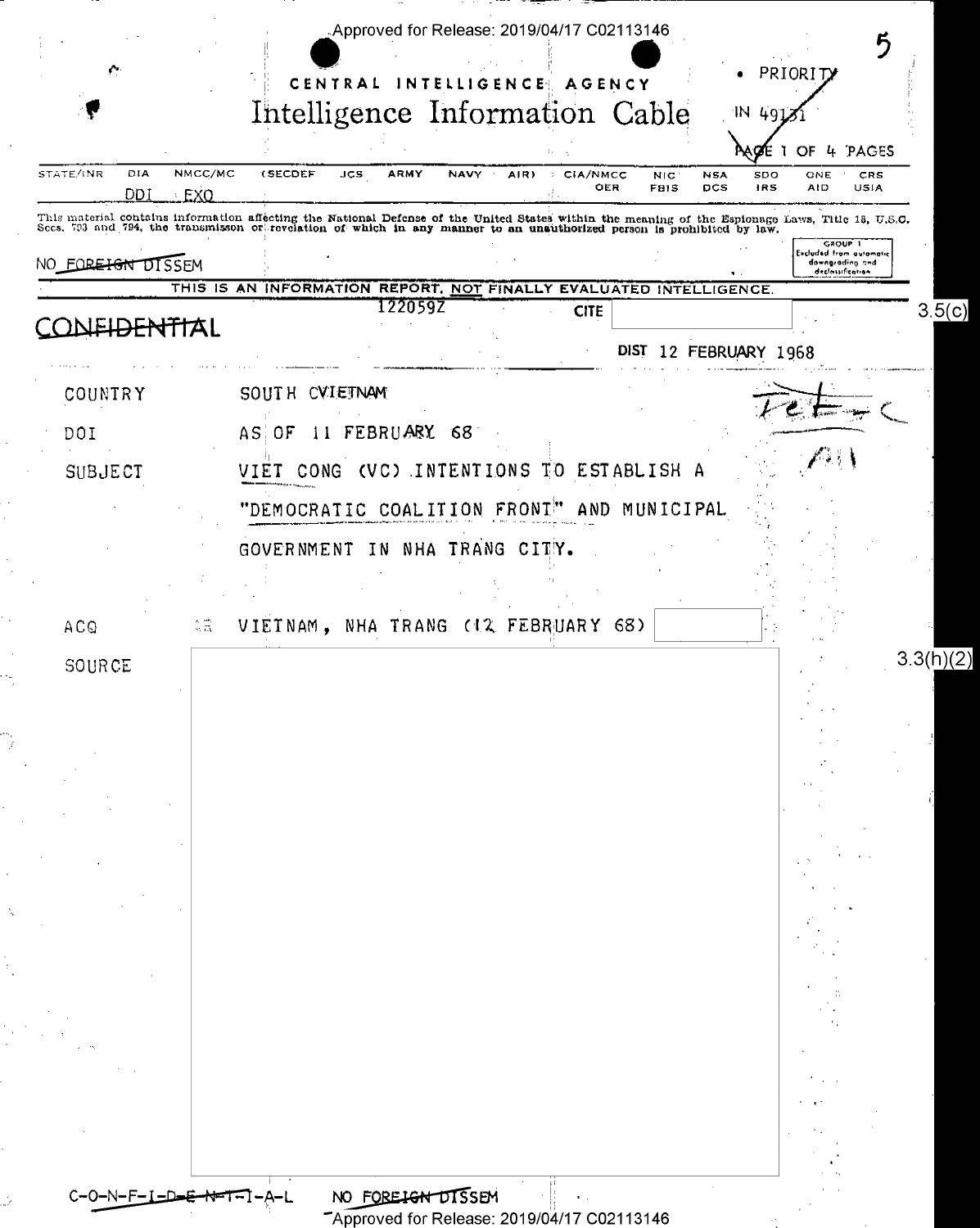Approved for Release: 2019/04/17 C02113146" "' \*

PAGE 2 OF 4 PAGES

 $3.5(c)$ 

 $3.5(c)$ 

| <del>ᡶ╍D</del> ≖E≔ѬT∼I∽A∽L<br>— O≖N⊷F    | NO.<br>55EM<br>المحافظ والمراد<br>$-1$ |
|------------------------------------------|----------------------------------------|
| $(dissem\ controls)$<br>(classification) | .<br>.<br>.                            |

1. THE VC. IN CONNECTION ECTION WITH THE ATTACK ON NHA TRANG, KHANH HOA PROVINCE DURING THE TET OFFENSE IN LATE JANUARY 1968, INTENDED TO FORM A "DEMOCRATIC COALITION FRONT" HEADED

BY A SEVEN MEMBER COMMITTEE. THIS GROUP WOULD "STRUGGLE FOR INDEPENDENCE AND PEACE AND THE RETREAT OF THE U.S. FROM SOUTH VIETNAM, AND U.S. NON-INTERVENTION IN THE INTERNAL AFFAIRS OF VIETNAM. BUDDHIST FORCES WERE TO BE CONSIDERED AS HARD CORE MEMBERS IN THIS DEMONSTRATION OF THE PEOPLE."

2. ON 13 JANUARY 1968, PHONG, A MEMBER OF THE NHA TRANS

in

'1'

MUNICIPAL COMMITTEE IN CHARGE OF ORGANIZING CITY ASSOCIATES. SAID THAT HIS (PHONG'S) TASK WAS TO MAKE ARRANGEMENTS FOR THE FORMATION OF THE FRONT GROUP AND REPORT DIRECTLY TO BA SON, CHAIRMAN OF THE CURRENT AFFAIRS SECTION OF THE KHANH HOA PROVINCE COMMITTEE,  $\frac{1}{100}$  (COMMENT: THE POLICE HAVE IDENTIFIED PHONG AS CAO VAN DI, AKA PHONG. PHONG IS NOW BEING HELD IN THE KHANH HOA PROVINCIAL INTERROGATIDN CENTER BUT HAS DENIED ANY KNOWLEDGE OF THE COMPOSITION OF THE FRONT COMMITTEE.) ON 15 JANUARY PHONG TOLD BA SON THAT THICH NHU Y, SECULAR AFFAIRS MEMBER OF THE PROVINCIAL COMMITTEE OF THE KHANH HOA UNITED BUDDHIST ASSOCIATION; DOCTOR QUTNH§ A PROMINENT DOCTOR C-O-N-F-L<del>OD ESN-T-</del>I-A-L NO FOREIGN DISSEM

Approved for Release: 2019/04/17 C02113146

' I am britten and the same of the same of the same of the same of the same of the same of the same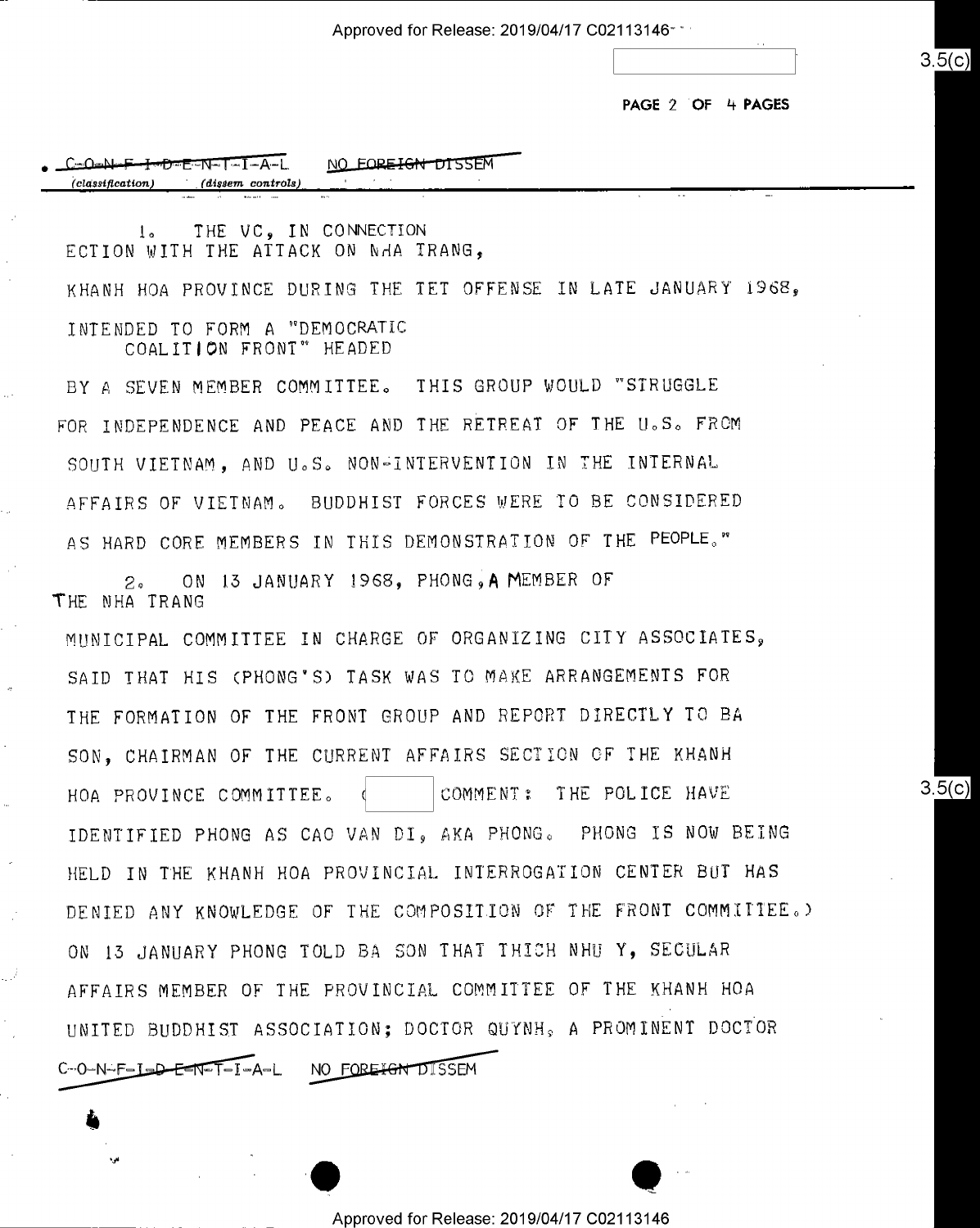Approved for Release: 2019/04/17 C02113146

NO FOREIGN DISSEM C-O-N-F-I-D-E-N-I-I-A-L

BY PHONG AND AGREED TO ACCEPT POSITIONS WITH THE FRONT.)

THE ABOVE THREE INDIVIDUALS WERE CONTACTED

BASED ON THE CONVERSATION BETWEEN BA SON AND PHONG

COMMENT: IN POLITICAL ACTIVITY. >

O

O.

 $\mathcal{O}$ 

 $O^{\circ}$ 

 $\bm{o}$ 

WOULD HAVE BEEN NAMED PROVINCIAL CHIEF OF POLICY BY THE NEW GOVERNMENT. THE BUDDHIST YOUNG MEN'S GROUP HAS A MEMBERSHIP OF ABOUTI150 BUDDHIST LAYMEN AND NO PREVIOUS INVOLVEMENT

MEMBER OF THE FRONT COMMITTEE. HE HAS ALSO ADMITTED THAT HE

ARRESTED AND IS NOW BEING HELD IN THE KHANH HOA PROVINCE INTERROGATION CENTER. HE HAS ADMITTED THAT HE HAS BEEN A

QUYNH HAVE ANY CONNECTION WITH THE VC. OANH HAS BEEN

LEADER OF THE BUDDHIST YOUNG MEN'S GROUP "DOAN THANH NIEN PHAT TU", WOULD BE MEMBERS OF THE COMMITTEE. (VIETNAMESE SERVICE COMMENT: THERE IS NO EVIDENCE THAT THICH NHU Y OR DOCTOR

C-0-N-E-L-D-E-N-T-T-A-L (classification) (dissem controls)

NO EOREIGN DISSEM

IN NHA TRANG WHO OPERATES A LARGE CLINIC; AND DANG OANH,

Approved for Release: 2019/04/17 C02113146

PAGE 3 OF 4 PAGES

131

 $3.5(c)$ 

 $3.3(h)(2)$  $3.3(h)(2)$